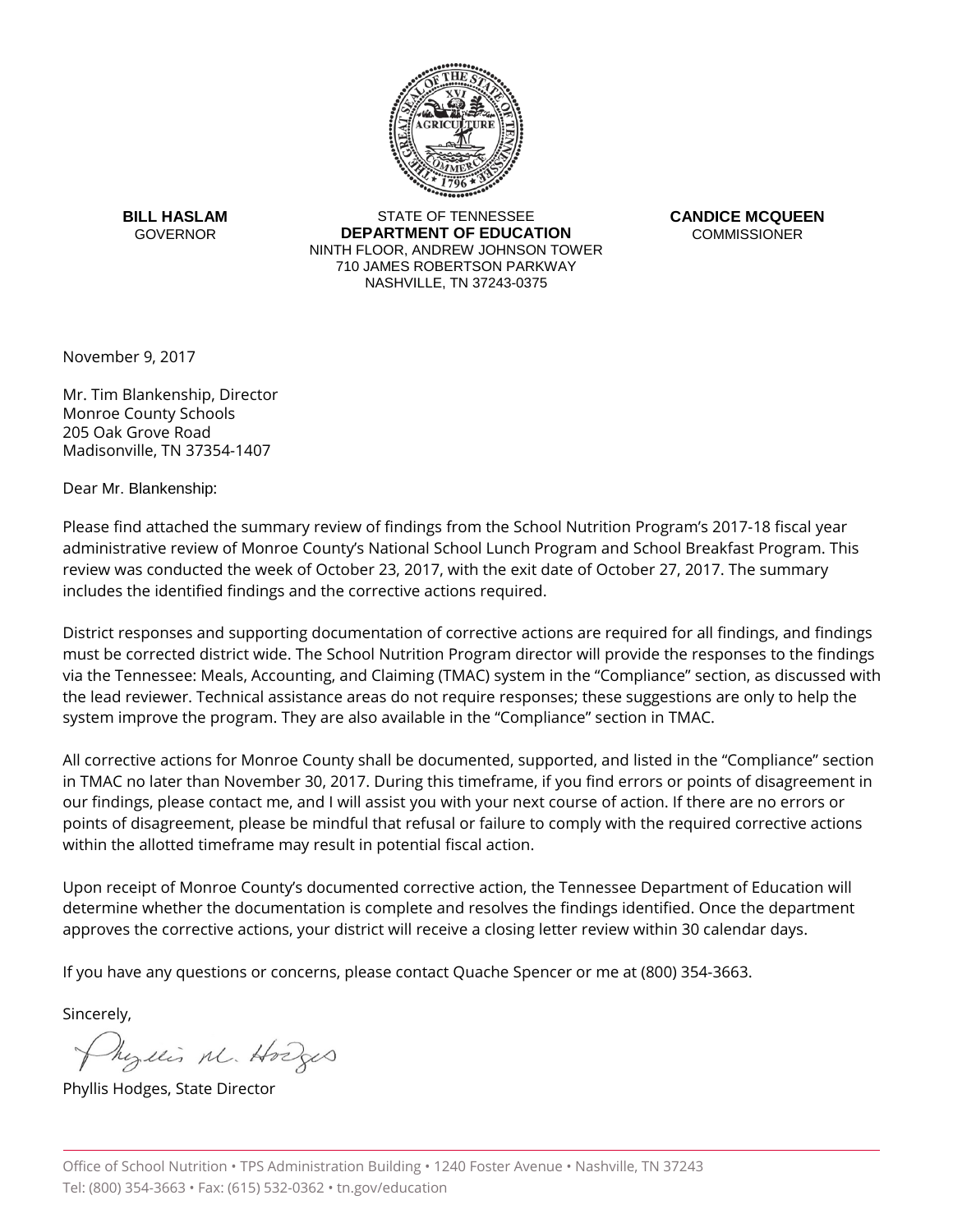

## **Monroe County (620) Review ID: 736 Exit Conference Date: 10/27/2017**

Review Year: 2018 Month of Review: August Lead Reviewer: Jasmine Taylor

|  | Area | <b>Findings ID</b> | <b>Finding Description</b> | <b>Required Corrective Action</b> |
|--|------|--------------------|----------------------------|-----------------------------------|
|--|------|--------------------|----------------------------|-----------------------------------|

## **SFA - Level Findings**

| 1400 - Food<br>Safety             | $V-1400$ | Although there was a food<br>safety plan at the district level,<br>there was no food safety plan<br>available at the elementary<br>school when requested. A food<br>safety plan must be available<br>at each school.                                                      | Provide a food safety plan for the reviewed<br>elementary school and maintain a copy of the<br>plan at the school.<br>Provide evidence of the food safety plan at the<br>site level.<br>Upload the plan for the reviewed elementary<br>school as evidence of compliance.                                                                                                      |
|-----------------------------------|----------|---------------------------------------------------------------------------------------------------------------------------------------------------------------------------------------------------------------------------------------------------------------------------|-------------------------------------------------------------------------------------------------------------------------------------------------------------------------------------------------------------------------------------------------------------------------------------------------------------------------------------------------------------------------------|
| $700 -$<br>Resource<br>Management | $V-0700$ | Fund Balances, Revenues and<br>Expenses for school year 2015-<br>2016 (last audit report<br>available for review) at the<br>Food School Authority (SFA)<br>level did not match the Local<br><b>Education Agency (LEA)</b><br>financial report and annual<br>audit report. | Investigate the discrepancies to determine the<br>variances. Once completed, notify the state<br>agency of the differences so the appropriate<br>adjustments can be made to the 2015-16<br>financial report.<br>Upload documentation demonstrating<br>compliance.<br>Upload a procedure to ensure that the financial<br>information corresponds accurately moving<br>forward. |
| $700 -$<br>Resource<br>Management | $V-0700$ | Paid lunch prices for 2016-17<br>did not meet the current<br>requirements. The SFA opted<br>not to raise lunch prices<br>despite having completed the<br>Paid Lunch Equity (PLE) tool.                                                                                    | Increase the paid lunch prices to meet the<br>current requirements using the PLE tool.<br>For proof of compliance, attach a copy of the<br>menu price setup page in your POS system.                                                                                                                                                                                          |
| 800 - Civil<br>Rights             | V-0800   | Although a training was<br>conducted, the current Civil<br>Rights training did not include                                                                                                                                                                                | Conduct a Civil Rights training that includes the<br>required topics.                                                                                                                                                                                                                                                                                                         |